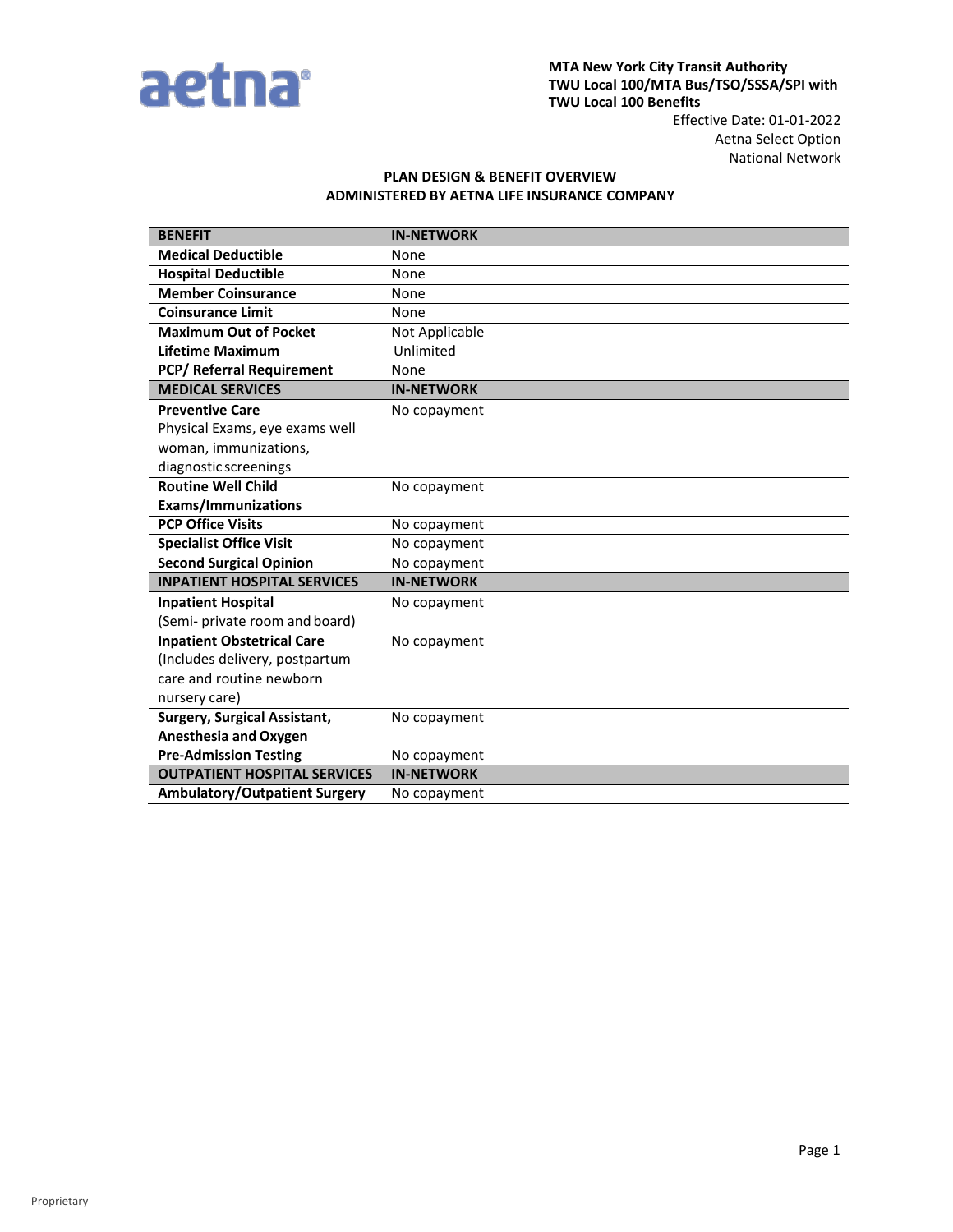

## National Network **PLAN DESIGN & BENEFIT OVERVIEW**

## **ADMINISTERED BY AETNA LIFE INSURANCE COMPANY**

| <b>EMERGENCY MEDICAL CARE</b>                                | <b>IN-NETWORK</b>                 |  |
|--------------------------------------------------------------|-----------------------------------|--|
| <b>Urgent Care Services</b>                                  | No copayment                      |  |
| <b>Emergency Room</b>                                        | \$100 copayment                   |  |
| <b>Emergency Use of Land</b>                                 | No copayment                      |  |
| <b>Ambulance</b>                                             |                                   |  |
| <b>Emergency Use of Air Ambulance</b>                        | No copayment                      |  |
| <b>MENTAL HEALTH AND</b>                                     | <b>IN-NETWORK</b>                 |  |
| <b>ALCOHOL/SUBSTANCE ABUSE</b>                               |                                   |  |
| <b>SERVICES</b>                                              |                                   |  |
| <b>Inpatient Coverage</b>                                    | No copayment                      |  |
| (Semi-private room and board)                                |                                   |  |
|                                                              |                                   |  |
| <b>Outpatient</b>                                            | No copayment                      |  |
|                                                              |                                   |  |
| <b>DURABLE MEDICAL EQUIPMENT</b>                             | <b>IN-NETWORK</b>                 |  |
| (DME)                                                        |                                   |  |
| Deductible/Copayment                                         | No copayment. Subject to          |  |
| (e.g. hospital beds, oxygen,                                 | allowed amount <b>AFTER</b> \$100 |  |
| oxygen equipment, wheelchairs,                               | deductible* per person per        |  |
| PAP devices and supplies, diabetic                           | calendar year                     |  |
| pumps and supplies, catheters,                               |                                   |  |
| artificial arms, legs, eyes, ears)<br><b>HOME HEALTHCARE</b> | <b>IN-NETWORK</b>                 |  |
|                                                              |                                   |  |
| <b>Home Healthcare Visits</b>                                | No copayment                      |  |
| 200 visits per calendar year                                 |                                   |  |
| One visit equals up to 4 hours of care                       |                                   |  |
| <b>Home Infusion Therapy</b>                                 | No copayment                      |  |

**\*DME \$100 deductible not applicable to Positive Airway Pressure (PAP) devices, PAP supplies, insulin pump and insulin pump supplies**